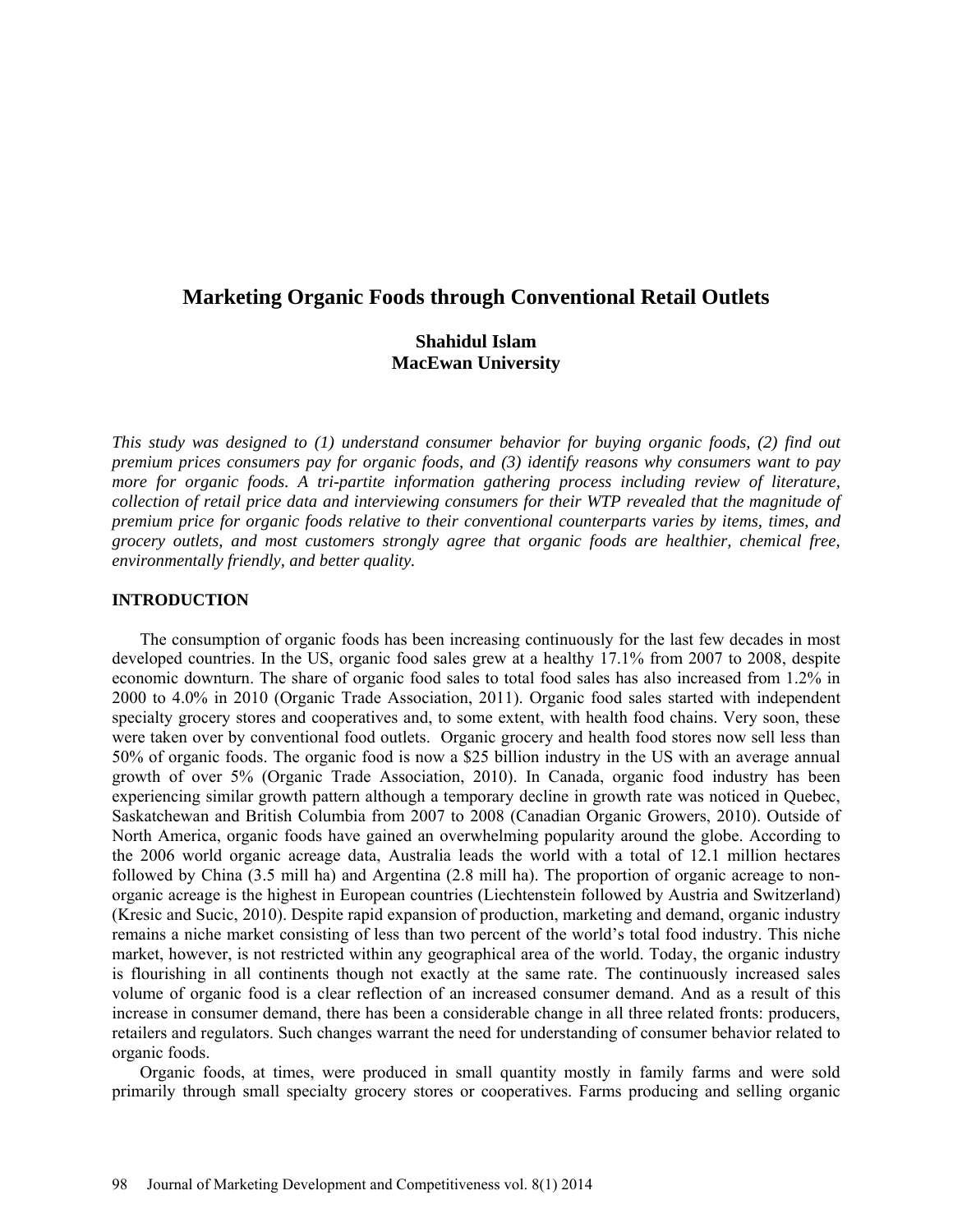foods used to identify and associate with each other through such cooperatives. Similarly, in demand side of the market, consumers buying organic foods also used to associate with each other for their preference in organic. The consumer pool was small, but their preference for buying organic was strong. For them, a comparison for price with conventional food was a minor factor. In a way, the market for organic foods was segregated from the market for conventional foods. Over time, the situation has changed and organic food market has become ingrained into the conventional food market as the consumer behavior has evolved.

Large producers of conventional foods traditionally had no interest in producing organic foods. However, increased understanding of large price premium motivated them to enter in the production of organic foods. This allows producers to capture economies of scale and reduce cost of production, which eventually opens the door for conventional retail grocery stores to have dependable and uninterrupted supply of organic foods. Today, almost every conventional store has at least some organic food items in its shelf (Oberholtzer et al. 2005). Some stores have decided to designate specific areas for organic foods, whereas, others have chosen to shelf side-by-side to offer customers an option. Regulators also have to come forward as a huge number of producers claim their products to be organic, and consumers often get confused on identifying which one is to be believed as organic and which one is to be not. The regulatory agency has to ensure and maintain the standard and quality of food. In Canada, the development, maintenance and implementation of food standard are the responsibility of the Canadian Food Inspection Agency (CFIA), a federal organization within the Ministry of Industry.

The widespread distribution and availability of organic foods through conventional grocery stores is an indication of increased activities in both sides of the conventional food market for organic items. From the perspectives of retail grocery stores, it is important to develop complete understanding on the consumer behavior related to organic foods, which was the primary motivation of conducting this study. Researchers from around the world have made considerable efforts in understanding consumer behavior especially on why to buy organic foods and their willingness to pay (WTP) premium prices for organic foods. Some recent examples of such studies are: Lockie (2006) in Australia, Sawyer et al (2006), Anders and Moeser (2008) and Cranfield et al (2009) in Canada, Kresic and Susic (2010) in Croatia, Krystallis et al (2008) in Germany, United Kingdom, Denmark and Spain, Canavari et al (2005) and Gracia and Magistris (2008) in Italy, Briz and Ward (2009) in Spain, Tranter et al (2009) in European Union, Monier et al (2009) in France, Wier et al (2008) in United Kingdom and Denmark, Roitner-Schobesberger et al (2007) in Thailand, Thompson (1998), Oberholtzer et al (2005, 2006), Batte, et al (2007), Hsieh et al (2009), and Organic Trade Association (2010, 2011) in the US. These studies are either focused on a specific food or a specific type of food, i.e. dairy, fruit, meat, etc. Plus, the answers could not lead to a definitive conclusion

Why consumers prefer organic food over conventional food and how strong such preference is for what type of food are important questions to be answered for marketing organic foods. The general perceptions vary, and different people may buy organic foods for different reasons. This may also vary by localities or geographical reasons, age, sex or ethnic groups and many others. Several studies (Botonaki et al, 2006; Kihlberg and Risvik, 2007; Zhao et al, 2007) found that consumers' preference for buying organic food is associated with taste, freshness, quality, safety and health conditions. Others (Thogerson and Olander, 2006; Onyango et al, 2007; Zhao et al, 2007) have focused more on the personal and demographic characteristics of consumers and found positive association of buying organic foods with education, income level and urban living. Cranfield et al (2009) concluded that the principal reason to buy organic foods is its nature of being free from pesticides.

Price premiums for organic foods primarily come from consumers' demand. Over the last decade, higher price for organic foods compared to their conventional counterparts have contributed to the growth of certified organic farmland and the expansion of organic food industry. One should also understand that the entire price premium does not get translated to profit as part of the price premium has to be attributed to higher cost of production of organic foods. Whichever side the price premium is coming from or to be attributed to, it undoubtedly results an increased variety of organic foods for consumers and an expectation of larger profit for producers. Contributing to both sides of the market, the price premium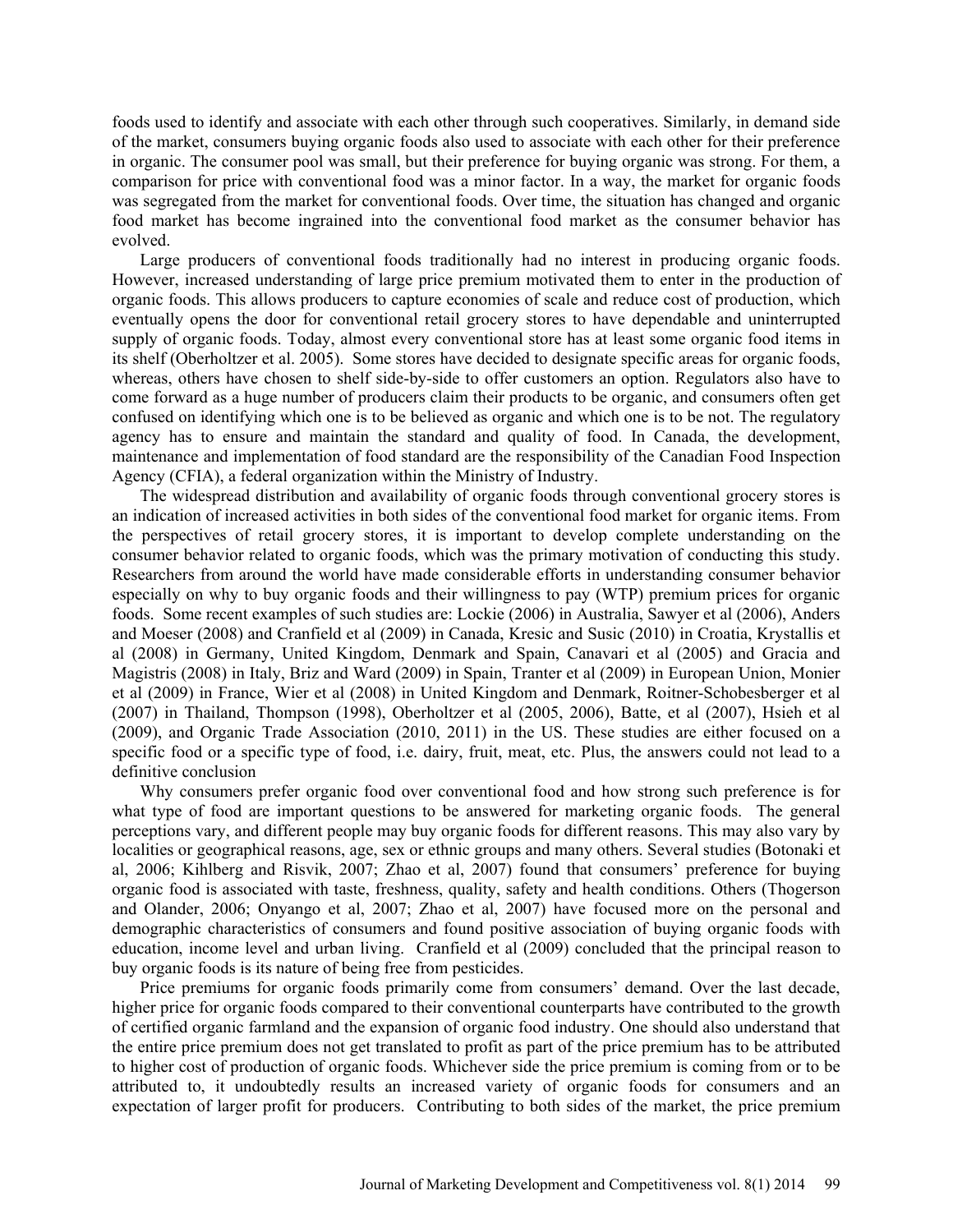eventually plays an important role in expanding the organic industry (Oberholtzer, et al., 2005). Although this is apparent, a formal proof of such anecdotal evidence is difficult due to the lack of systematic collection of price data on organic foods. Only recently, some efforts have been made to collect price data (Glaser and Thompson, 2000; Streff and Dobbs, 2004; Oberholtzer et al, 2005), which primarily include either farm-gate or wholesale prices. Studies on price premium at the retail level remain scanty. It is also likely that the price premium at retail level would be higher than wholesale or farm-gate level. Over a decade ago, Thompson (1998) rightfully concluded that insufficient data on the retail price levels of organic foods limits the estimation of price elasticities of organic food items. It is important to collect retail price data on organic foods along with comparable conventional foods to find out the actual price premium paid by the consumers as the entire organic industry is driven primarily by the demand side of the market.

Why consumers pay premium prices for organic foods was a classic question. For the last two decades, Hartman Group (2002) in the US made an effort to examine possible reasons for paying premium prices for organic foods, but their results varied over time. In 1980s and 1990s, environmental concern was the principal motivation for purchasing organic foods. Results of a similar survey a decade later, however, paint a different picture. Oberholtzer et al (2005) found that a vast majority (66%) cited health concern followed by taste (38%) and food safety (30%). Environmental concerns took a back seat trailing down to only 26 percent. Another survey conducted by Whole Foods (2004) in Canada, however, reports environmental concerns (58%) and support to small and local farmers (57%) as the principal motivation for buying organic foods. Dimitri and Oberholtzer (2009) in a recent study in the US reported education (irrespective of age, race or ethnicity) is a consistent influencer of buying organic foods. Stevens-Garmon et al (2007) found Asian and African Americans were more likely to buy organic foods. Thus, factors, such as race, education, presence of children in the household, and income are far from showing consistent effect on the likelihood of buying organic foods. Hence the cause of buying organic foods paying higher prices than their conventional counterparts remains elusive.

Price level may play at least some role in today's decision of buying organic. For organic consumers in France, a marginal reduction in price does not make any impact on purchasing decisions (Monier, et al., 2009) indicating a general superiority of preference over price differential. However, people purchasing organic foods on a regular basis may be price sensitive and make choices within the organic food items based, at least to some extent, on price levels. This is a clear indication of the gap in the literature. This study is expected to fill at least some of this gap and the existence of contradiction in the literature. This will also allow us to provide a measure of the differences between stated and revealed preferences for organic foods.

The primary motivation for conducting this research came from filling up the gap in the literature and to add new findings to the body of literature on organic food sales through conventional retail stores. The specific objectives of this study are: (1) to understand consumer behavior for buying organic foods, (2) to find out the premium price consumers are to pay for organic foods, and (3) to identify reasons why consumers want to pay more for organic foods.

### **METHODS AND DATA**

While buying a good, the choice consumer make is directly related to their WTP for the chosen product. If a consumer's WTP is at least as much as the price charged by the seller, the consumer will end up buying the good. Otherwise, the consumer will not buy the good. While buying organic foods, a consumer has to make a two-step decision as explained in Figure 1. The consumer has to decide whether to buy organic or not. This is a dichotomous decision and depends on relative preference between organic and conventional and their relative price differential. One can assume that, everything else equal, most consumers prefer organic over conventional.

Preference alone, however, cannot lead to buying decision. The decision to buy organic requires that the consumer must prefer organic over conventional food plus the value of preference must be higher than the premium price the consumer has to pay over conventional. Alternatively, a consumer prefers organic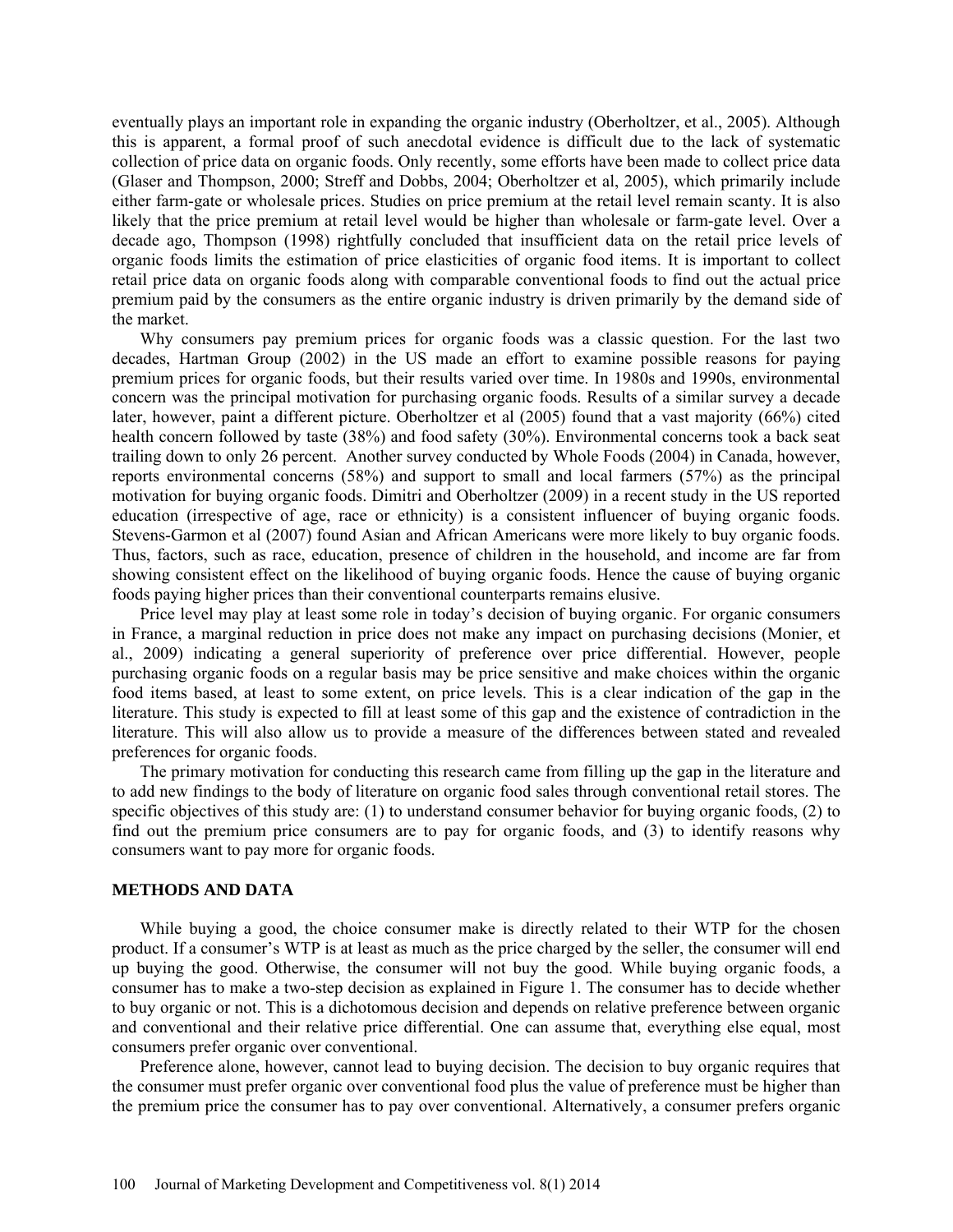but the intensity of preference is not strong enough to compensate for the higher price (s)he has to pay will not buy organic. The above two scenarios are based on the assumption that all consumers prefer organic over conventional.





Why people prefer organic over conventional foods is still a matter of investigation (Hughner et al, 2007; Pino et al, 2012; Aygen, 2012; Van Loo et al, 2013). People choose organic foods either for their direct preference toward organic (can be explained by a dichotomous choice) or due to the affinity toward different attributes of organic foods (a relatively complex mechanism to get to the actual decision). A meta-analysis conducted by Hughner et al (2007) observed a combination of both. They identified 15 themes (they called) toward purchasing or not purchasing motives. Out of 15, nine were toward purchasing motives and six were considered deterrents. The principal themes, however, supported strong evidence toward different attributes. Health and nutritional concerns, superior taste, concern for environment, food safety, concern over animal welfare and support of local economy were the six major reasons identified to buy organic foods. High price premiums, lack of availability and skepticism of certification levels were found major deterrents. Assuming that the organic food choice is due to its different attributes, the willingness to pay premium price for organic foods maybe represented as:  $WTP = f(P, L, D, O)$ , where, WTP is the willingness to pay increased (premium price over conventional) price, *P* is the vector of perception variables which includes different attributes of organic food for their preference (examples maybe: organic foods are healthier, tasty, superior, environmentally friendly, contain human touch, longer shelf life, non-polluter, etc.), *L* represents a vector of labeling characteristics as the buyers have to find the utility of labeling and to have confidence in the labeling system, *D* represents a vector of demographic characteristics (age, education, family size, ethnic origin, etc.), and *O* is a vector of all other attributes not included in *P*, *L* and *D* vectors.

In order to address the three objectives stated earlier, data on consumers' purchasing behavior and pricing information are necessary. For the first objective, data on numerical values on willingness to pay, consumers' perception on different attributes of organic food, different labeling characteristics, and demographic information of consumers are necessary. This requires a first-hand survey data from

Journal of Marketing Development and Competitiveness vol. 8(1) 2014 101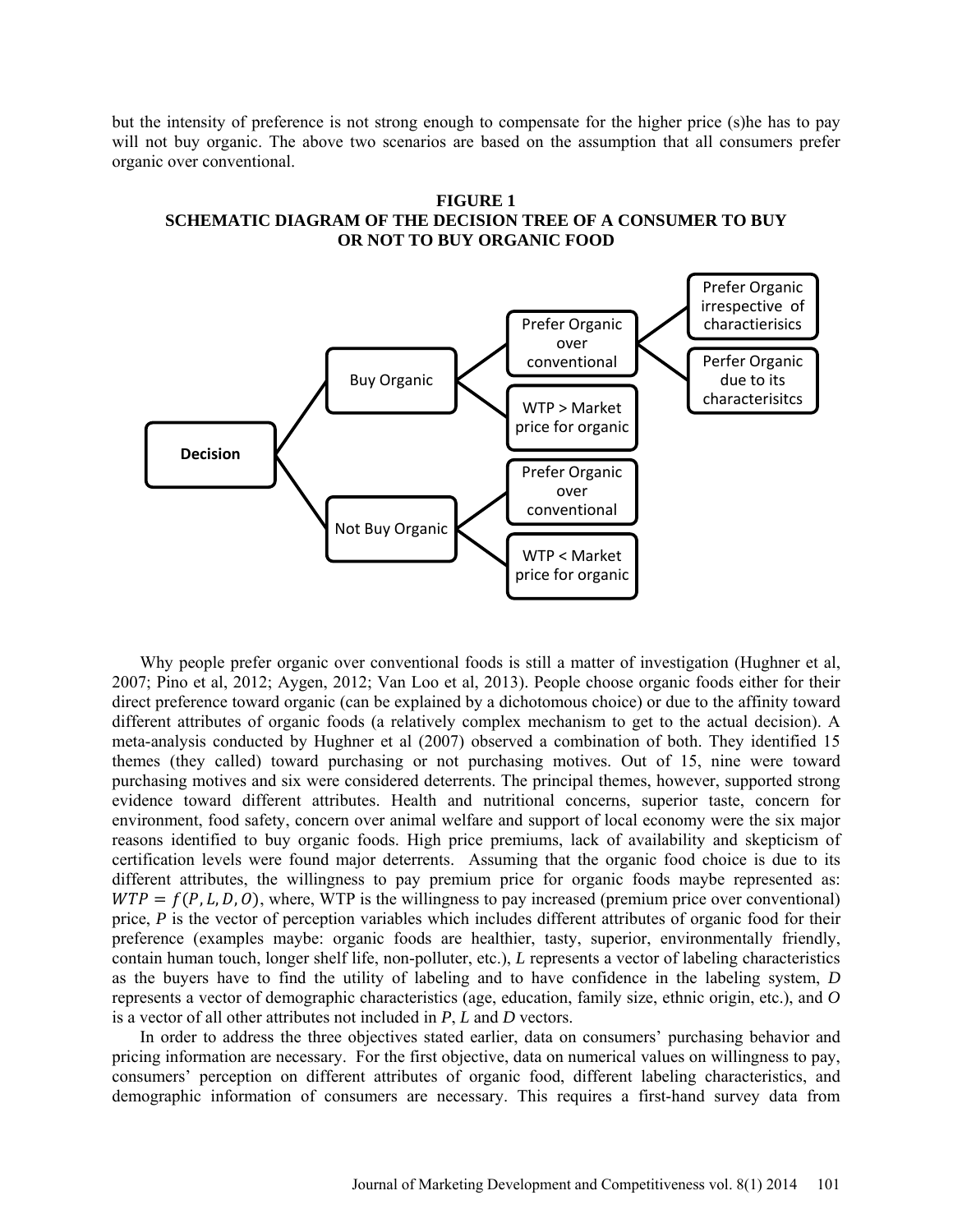consumers. For the second objective, data on pricing information is necessary that has to be obtained from the retail sales outlets. The third objective can be addressed either by direct observation or by analytical reasoning. The data gathering and estimation procedures are provided in the next section.

### **DATA GATHERING AND ESTIMATION**

This study began with collection and review of relevant literature on the demand side of organic food market, which allowed us to frame the questions of the study and refined the information needed to come up with an analysis and conclusion. Accordingly, a detailed questionnaire was developed and pre-tested. The questionnaire was filled up through interview of randomly selected consumers following similar approach used by Cranfield et al (2009) in Canada, Batte et al (2007) in US and Canavari et al (2005) in Italy.

The two aspects of data gathering were the collection of consumers' perception and WTP data for organic foods, and comparative price data for a set of organic foods with their conventional counterparts. The sample was selected randomly from retail grocery shoppers by visiting retail grocery stores in Edmonton, Alberta, Canada. Five conventional grocery stores – Sobeys, Save-On Foods, Superstores, Safeway and Wal-Mart were approached for allowing us to interview their customers and to record the weekly prices of certain items. These stores constitute major grocery outlets in the city. The stores were assured that the raw prices or comparative prices among different stores would not be published or disclosed to anyone. Only the normalized and aggregate prices of different food groups would be reported. After repeated requests and with sufficient assurance that the findings would only be used for research purposes and would not be released to anyone, Safeway and Wal-Mart refused to cooperate. Sobeys, Save-On Foods and Superstores cooperated in allowing us to record their weekly prices and to interview their customers in their respective premises.

For interview, randomly selected shoppers were individually approached. They were provided with sufficient information on the purpose and the procedure of the data collection. The interviewer, a Research Assistant for the project, signed a confidentiality agreement with the Investigator (author) that he will not disclose any information to anyone without prior permission. The appeal used in the cover letter was mostly of altruistic type reminding the respondents that their participation in this interview process would make a significant contribution to this research project. They were also assured that they would remain anonymous as no personal information was collected. The project received approval from Grant MacEwan University Research Ethics Board before interviewing people. The interviewer carried a picture identity card and the communicating information of the Investigator. The respondents were also told that their participation was completely voluntary and could withdraw at any time they feel necessary. At the very end of the interview process, they were thanked for their participation, and as a show of thanks, they were asked to provide their names and telephone numbers on a card to enter into a draw for a dinner for two (a \$60.00 gift certificate) at a local area restaurant. The odds of winning were one in one hundred. On average, with a 60% refusal rate, a total of 646 survey forms were completed from randomly selected shoppers from three different store premises.

The survey instrument consisted of three sections. The first section includes general introduction of organic food, consumers shopping habits, perception about organic foods and reasons for preferring organic over conventional food items. The six categories of organic foods, (a) fresh fruits, (b) fresh vegetables, (c) milk and dairy, (d) breads, grains and cereal products, (e) packaged and prepared foods, and (f) fresh meat/fish/poultry are included. The second section has more in-depth questions on WTP premium price for organic foods over conventional foods. A closed-ended iterative bidding process of contingent valuation technique is employed to identify perceived premium price for organic foods over conventional foods. This part also contains questions on the confidence on the labeling system and its impact on the choice of organic foods. The third section of the questionnaire collects demographic information, including age, education, ethnic origin, income level, marital status, presence of children in the household, etc.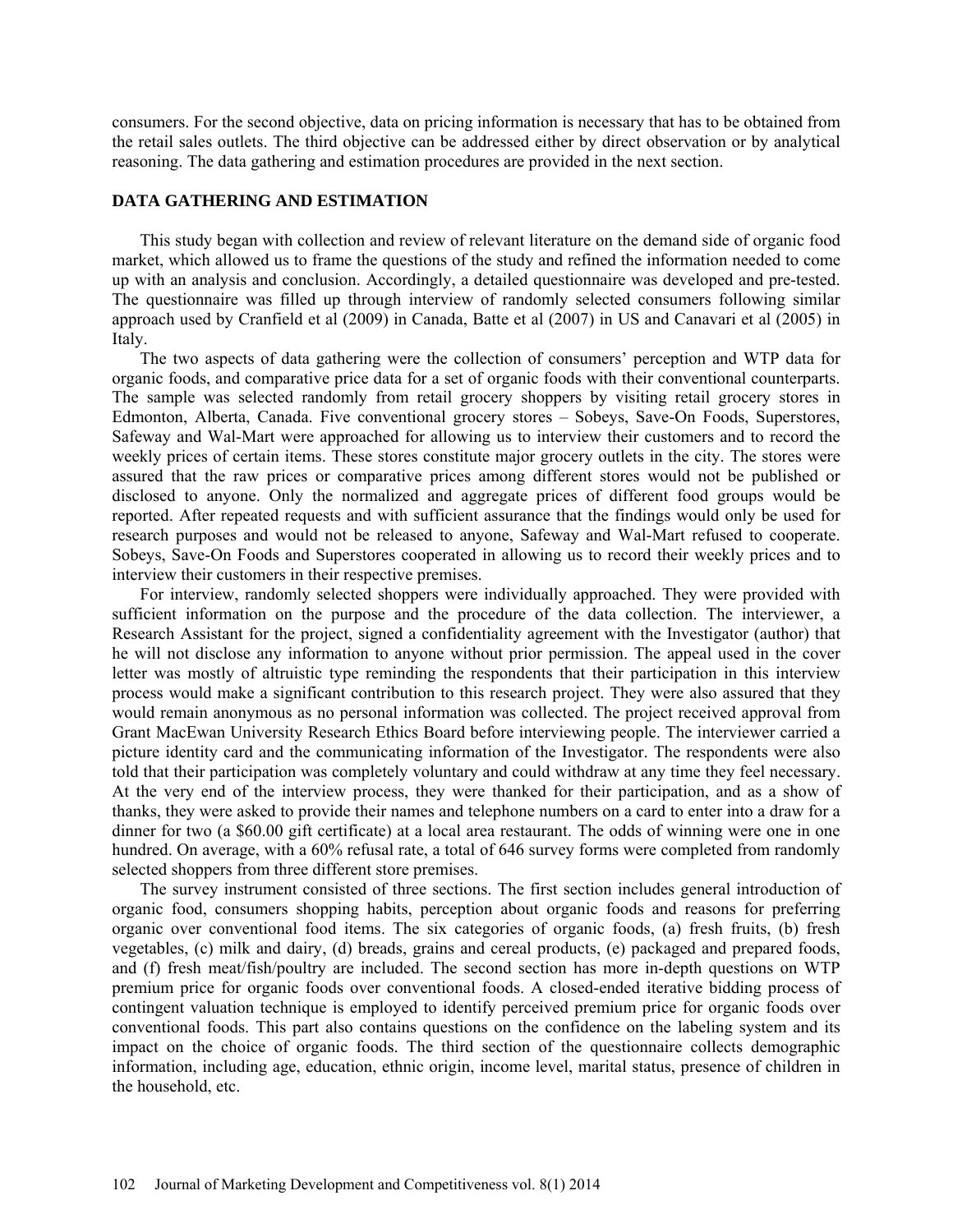The retail price data for selected organic food items along with their conventional counterparts for a period of seven consecutive weeks were collected from the three retail grocery stores. The number of items for which the price data were recorded varied from 45 to 90. Such price data were organized into 13 different categories, and for comparability, converted to near-identical units  $-100$  g or 100 ml for solid and liquid items, respectively. The food categories and the items included into the category are presented in the list below:

- 1. Fresh fruits Apples, bananas, oranges, grapes, pears, kiwis, cantaloupes, honeydew melons, water melons, strawberries, blueberries, raspberries, mangoes, etc.
- 2. Fresh vegetables Carrots, green onions, sweet potatoes, cauliflower, celery, romaine lettuce, avocado, white mushrooms, tomatoes, squash, onions, garlics, yams, red potatoes, broccoli, beet bunches, cilantro, head of lettuce, green pepper, yellow pepper, zucchini, English cucumber, etc.
- 3. Dry snacks and crackers Crackers, chocolate chips, walnut crumbs, cashews, pumpkin seeds, sunflower seeds, popcorn, crystalized ginger, sultan raisins, chocolate almonds, soy nuts, trail mix, fruit and nut mix, almond, popcorn, banana chips, etc.
- 4. Rice, wheat and pasta pasta, rice, four, etc.
- 5. Breakfast cereals cereals, oatmeal, bread, pancake mix, granola, etc.
- 6. Sugar, syrup, honey syrup, sugar, honey, etc.
- 7. Tea and coffee coffee and tea.
- 8. Canned fruits and vegetables tomatoes, beans, peas, etc.
- 9. Ready-to-eat canned food soups, broths, etc.
- 10. Jam, jelly, spread preserves, peanut butter, herb paste, jam, jelly, etc.
- 11. Salad dressings, ketchups and sauces pasta sauce, ketchup, salad dressing, pickles, tomato sauce, pasta sauce, mustard, etc.
- 12. Milk and dairy products milk, cheese, butter, yogurt, sour cream, cottage cheese, ice cream, etc.
- 13. Eggs and egg products egg, egg waffles, other egg products

The price data for each food group were aggregated following equal weightage to each item. These were then averaged for each food group. While reporting data, I'll not be mentioning the names of the stores as it was promised to the stores that raw price data will not be presented to any one, instead I'll name as Store 1, Store 2 and Store 3.

What motivates the consumers to pay premium price is still a matter of controversy. From the survey data, we examined the impact of different perceived characteristics of organic foods on the amount of WTP. Two multiple regression equations were estimated using the WTP as the dependent variable. In one equation, independent variables include all three vectors of variables – perception, labeling and demographic. In another equation, only the vector of perception variables was included. Perception variables include consumers' perception of organic food relative to conventional foods. These are: PHELT (healthier than conventional), PNUTR (more nutritious), PCHEM (chemical-free), PTASTE (more tasty), PFRESH (more fresh), PQLITY (better quality), PSUPER (superior as natural), PENV (environmentally friendly), PNPOLL (non-polluter), PSUPPO (support organic industry), PHUMT (more human touch), PLSHELF (longer shelf life) and PSLOC (support local and small farmers). The labeling variables include LINF (provide true information), LTRUST (trustworthy), LSUFF (provides sufficient information), LORIG (should include original production source), LNUTR (should include nutritional content), NTEC (be non-technical) and LEAS (easy to read and understand). The demographic vector includes FREQ (how frequently buy organic food), FSIZ (family size – number of people in the family), FU18 (number of family members under 18 years), EDN (education level – year of schooling), INC (annual income level in thousand dollar), AGE (age of the respondent), and ETHNIC (how frequently buy ethnic food).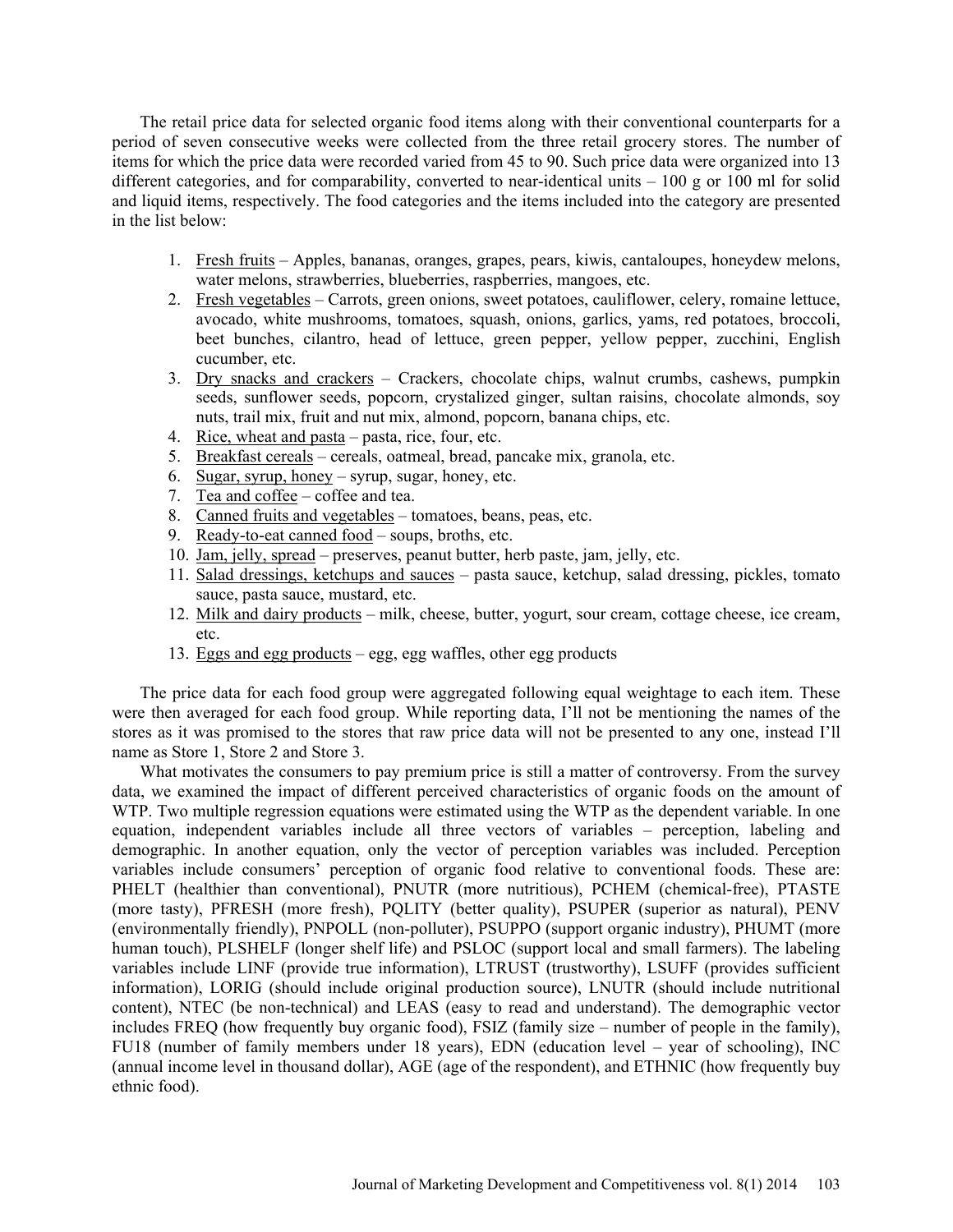#### **RESULTS AND DISCUSSION**

#### **Consumer Behavior of Buying Organic Food**

Generally, people shop at their preferred grocery stores, and they have strong preference toward their chosen grocery stores. All three stores have their own customer pool. A customer inclined toward a store will go to other stores only under strenuous circumstances even though all these stores provide similar products and sell at comparable prices. The strong preference toward a certain store is perhaps for closer distance from home, better customer service, membership for points, and many other reasons beyond the scope of this study. Whatever the case maybe, this would have negligible effect on the behavior of buying organic food as all these stores keep organic items in their shelves.

This study finds that even though two grocery stores are at the same neighborhood, some people prefer one over the other, whereas others do exactly opposite (Table 1). Why such preference exists is not clearly understood although there have been effort to find out the reasoning. Distance to residence, quality customer service, pricing differences, availability of variety, etc. have been considered possible suspects. Shoppers of certain demography may also prefer specific grocery stores for specific reasons. A vast majority of shoppers (68.4 to 84.1%) shop in grocery stores around neighborhood and may never go to any specialized organic stores (Table 1). This may be due to the fact that the survey was done on the premises of conventional grocery stores and the results obtained here maybe biased toward that. It is likely that only a small number of consumers, excluded from the survey, shop only at specialty grocery stores. However, all conventional grocery stores supply specialty organic foods either side-by-side with conventional foods or in separate sections or alleys allowing people to buy specialty food items from conventional stores. Total sales of organic foods through conventional stores grew nearly three-fold in British Columbia during the last six years (MacKinnon, 2013).

| TARLE <sub>1</sub>                                                         |
|----------------------------------------------------------------------------|
| <b>SHOPPING BEHAVIOR OF CUSTOMERS (PERCENT RESPONDENTS ON FREQUENCY OF</b> |
| <b>SHOPPING) AT THREE CONVENTIONAL GROCERY STORES</b>                      |

| <b>Stores</b> | <b>Stores</b>           | <b>Rarely</b> | 1/month | $2-3/month$ | 1/week | $2-3$ /week | $>3$ /week |
|---------------|-------------------------|---------------|---------|-------------|--------|-------------|------------|
| Store 1       | Store 1                 | 1.5           | 15.9    | 14.4        | 44.7   | 17.4        | 6.1        |
|               | Store 2                 | 40.9          | 23.5    | 18.2        | 13.6   | 2.3         | 1.5        |
|               | Store 3                 | 53.0          | 21.2    | 9.8         | 14.4   | 0.8         | 0.8        |
|               | Specialty organic store | 84.1          | 9.8     | 3.8         | 1.5    | 0.8         | 0.0        |
| Store 2       | Store 1                 | 40.5          | 23.8    | 16.8        | 14.4   | 4.3         | 0.0        |
|               | Store 2                 | 2.2           | 13.5    | 21.1        | 41.6   | 16.8        | 4.9        |
|               | Store 3                 | 54.1          | 29.2    | 6.5         | 9.2    | 0.6         | 0.5        |
|               | Specialty organic store | 68.6          | 16.2    | 5.9         | 7 O    | 1.6         | 0.5        |
| Store 3       | Store 1                 | 37.4          | 25.2    | 17.6        | 14.3   | 4.3         | 1.2        |
|               | Store 2                 | 51.4          | 26.1    | 6.1         | 14.6   | 1.5         | 0.3        |
|               | Store 3                 | 2.7           | 14.6    | 18.5        | 47.4   | 14.3        | 2.4        |
|               | Specialty organic store | 77.2          | 12.2    | 5.5         | 3.6    | 1.5         | 0.0        |

It has been common notion that customers coming to conventional grocery stores for shopping likely have less preference for organic food. Those who have strong preference toward organic will likely go to specialty grocery stores, the proportion of which is expected to be very small. However, the situation has changed as majority (58%) of consumers, irrespective of socio-economic categories, buys at least some organic food (COTA, 2013). What proportion of organic foods a consumer buys depends, to a great extent, on the type of food. Apparently, fresh fruits and vegetables are the most favorite (Table 2.). Milk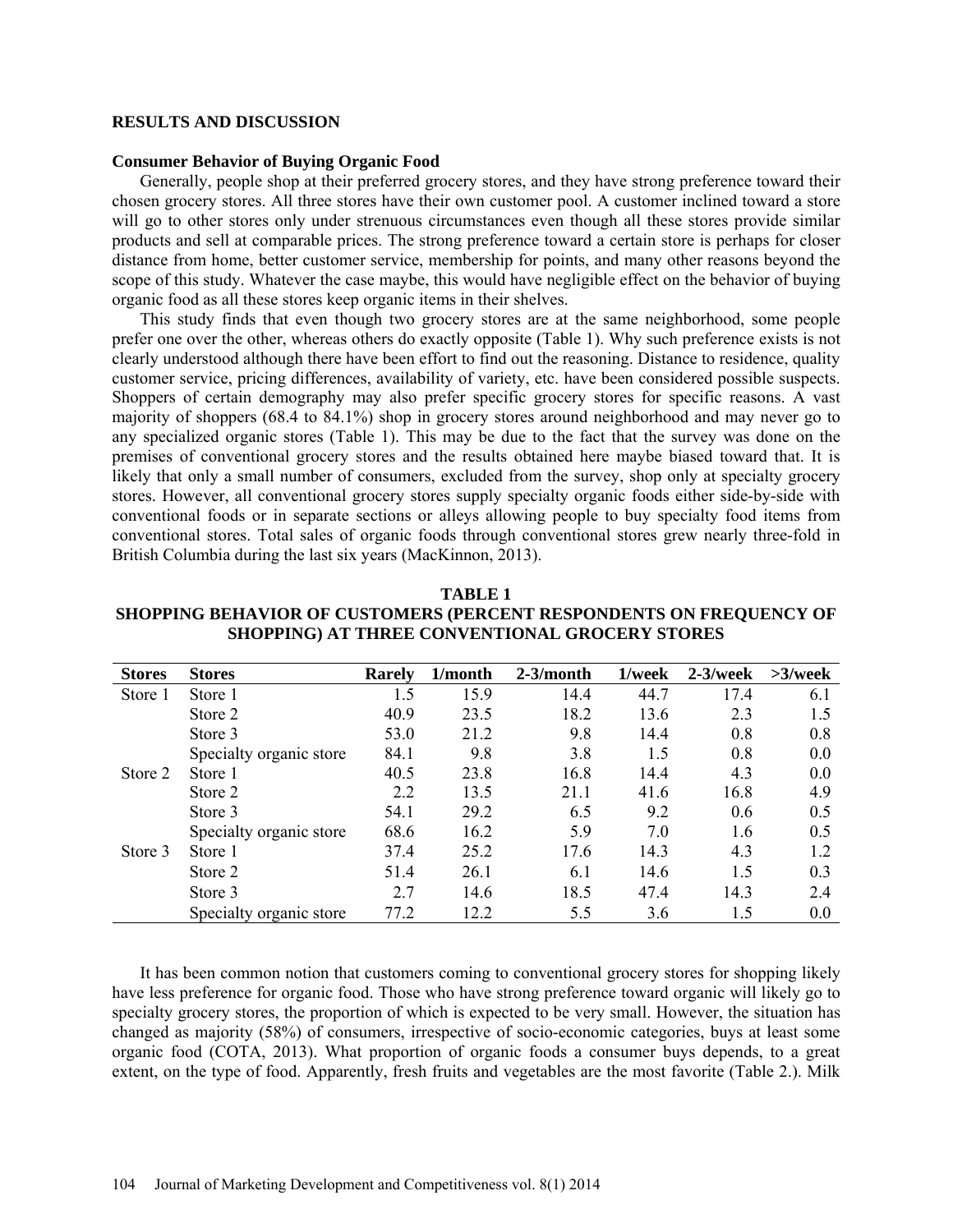and prepared foods are the items least likely to be bought organic. Among the consumers surveyed, over 65% never buy organic.

| TABLE 2                                                            |
|--------------------------------------------------------------------|
| PERCENT RESPONDENTS BUYING PROPORTIONS OF ORGANIC AND CONVENTIONAL |
| <b>FOODS OF DIFFERENT TYPES (ORGANIC/CONVENTIONAL)</b>             |

| <b>Organic/Conventional</b> | 0/100 | 20/80 | 40/60 | 50/50 | 60/40 | 80/20 | 100/0 |
|-----------------------------|-------|-------|-------|-------|-------|-------|-------|
| Fresh Fruit                 | 51.9  | 20.9  | 9.1   | 5.6   | 5.4   | 5.9   | 1.2   |
| <b>Fresh Vegetables</b>     | 52.2  | 19.5  | 10.1  | 5.4   | 5.9   | 5.7   | 1.2   |
| Milk / Dairy                | 76.8  | 10.1  | 3.4   | 3.1   | 1.4   | 3.3   | 2.0   |
| Grains / Cereals            | 68.4  | 14.2  | 4.8   | 2.9   | 4.0   | 37    | 19    |
| Prepared Foods              | 779   | 129   | 2.5   | 1.5   | 1.2   | 2.0   |       |
| Meat                        | 66.7  | 14.7  | 5.6   | 4.6   | 2.9   | 2.8   | 2.6   |
| Average                     | 65.6  | 15.4  | 59    | 4.0   | 3.5   | 39    |       |

A small number of consumers (nearly two percent) buying exclusively organic foods also shop at conventional grocery stores (Table 2), an indication of integrating organic shoppers with conventional shoppers. Conventional grocery stores are increasingly becoming more interested in organic foods. This is not only to capture the small percentage of exclusively organic shoppers but also to attract a large number of occasional organic buyers. This results a market trend of increasing involvement of conventional stores and decreasing market share of specialty organic foods. The principal motivation for increasing involvement of conventional grocery stores in organic food business is increased profit, which may either come from increased sales of organic foods to buyers of occasional organic foods or may be due to the premium prices received from organic foods, or from a combination of both. In the next section, we address the premium price consumers have to pay for organic foods while shopping at conventional grocery stores.

### **Premium Price Consumers to Pay for Organic Foods**

On average, on a retail basis, organic foods are priced at about 69% higher than conventional foods (Table 3). There were some variation in price premiums among stores but were not statistically significant. The variation among different weeks was even smaller indicating that the price premium charged by retail grocery stores is consistent, but the variation among food items was extremely wide.

## **TABLE 3 PREMIUM PRICE CHARGED FOR ORGANIC FOODS (IN PERCENT) IN THE THREE STORES FOR SEVEN WEEK**

| Week    | Store 1 | Store 2 | Store 3 | Average |
|---------|---------|---------|---------|---------|
|         | 76.90   | 57.96   | 51.29   | 62.05   |
| 2       | 74.96   | 59.80   | 72.29   | 69.02   |
| 3       | 85.01   | 60.79   | 72.44   | 72.75   |
| 4       | 89.12   | 63.90   | 72.38   | 75.13   |
| 5       | 83.32   | 57.42   | 69.40   | 70.05   |
| 6       | 79.08   | 58.18   | 62.24   | 66.50   |
|         | 83.65   | 54.83   | 64.26   | 67.58   |
| Average | 81.72   | 58.98   | 66.33   | 69.01   |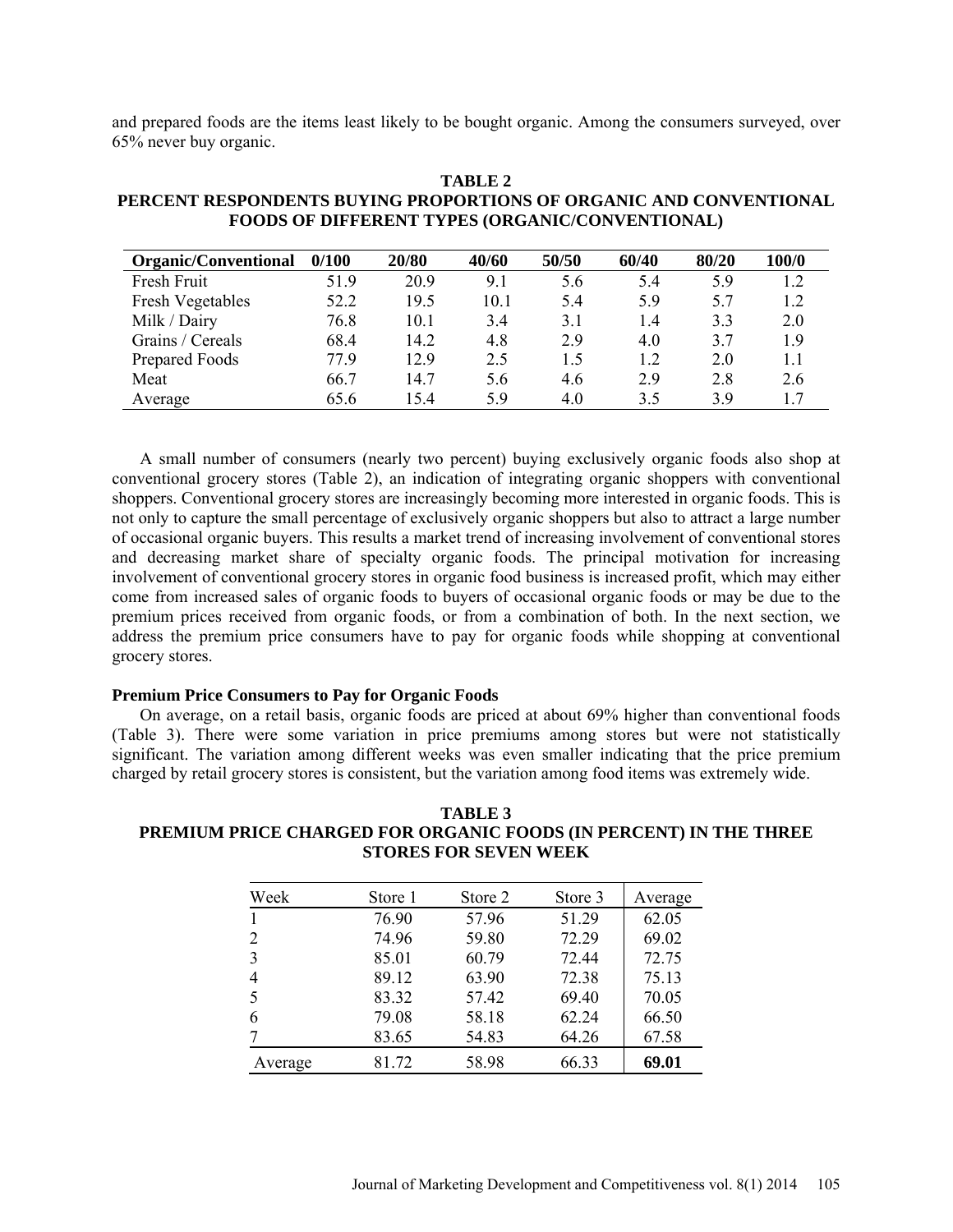The price premium seems substantive but it was not due to the demand for organic foods alone, and likely would not translate entirely to profit. Organic food production is more costly than conventional food production as the former cannot experience economies of scale and capture the productivity benefits of chemical fertilizers, pesticides and growth hormones. McLendon (2010) suggests that the production of organic foods costs approximately 30% more due to the fact that organic farms are smaller, yield less and cost more for pest control than conventional farms. Storage, transportation and distribution costs are also likely to be higher for organic foods. Part of the price differential is perhaps due to higher margin as Lukic (2011) concluded that the higher price for organic foods are mainly due to higher input cost and higher margin.

Not all foods experience the same price premium. Among the 13 food categories studied, dry raw cereal foods ( rice, wheat and pasta), and eggs and egg products experienced the highest price premium (over 100%). The lowest price premium was experienced in tea and coffee and breakfast cereals (between 20 and 30%) (Table 4). This further reinforces the idea that the price premium is not only driven by demand. Rice, wheat and egg are conventionally produced in large firms with intensive cultivation involving modern technologies to obtain productivity gain. Organic firms on the other hand are small and cannot take advantage of economies of scale, mechanization and chemical application. Tea and coffee, on the other hand, are produced in less intensive cultivation practices and the difference in production technologies between organic and non-organic is relatively small, and as such price differential influenced by cost of production is likely small.

| TABLE 4                                                        |
|----------------------------------------------------------------|
| PRICE PREMIUM (IN PERCENT) CHARGED FOR DIFFERENT CATEGORIES OF |
| <b>ORGANIC FOODS IN THREE STORES</b>                           |

| No.            | Food Groups                          | Store 1 | Store 2 | Store 3 | Average |
|----------------|--------------------------------------|---------|---------|---------|---------|
| 1              | Fresh fruits                         | 60.71   | 49.31   | 30.05   | 46.69   |
| $\overline{2}$ | Fresh vegetables                     | 42.54   | 74.74   | 38.72   | 52.00   |
| 3              | Dry snacks and crackers              | 114.58  | 74.22   | 26.69   | 71.83   |
| 4              | Rice, wheat and pasta                | 151.30  | 123.21  | 98.72   | 124.41  |
| 5              | Breakfast cereals                    | 19.55   | 14.49   | 59.84   | 31.29   |
| 6              | Sugar, syrup and honey               | 143.58  | 43.68   | 81.25   | 89.50   |
| 7              | Tea and coffee                       | 42.41   | 12.00   | 12.99   | 22.47   |
| 8              | Canned fruits and vegetables         | 76.71   | 109.00  | 148.53  | 111.41  |
| 9              | Ready-to-eat canned foods            | 89.84   | 39.37   | 37.22   | 55.48   |
| 10             | Jam, jelly and spread                | 107.19  | 24.40   | 185.48  | 105.69  |
| 11             | Salad dressings, ketchups and sauces | 105.10  | 78.30   | 44.72   | 76.04   |
| 12             | Milk and dairy products              | 67.60   | 76.64   | 57.14   | 67.13   |
| 13             | Egg and egg products                 | 155.26  | 87.54   | 89.54   | 110.78  |
|                | Average                              | 81.72   | 58.98   | 66.33   | 69.01   |

The findings of this study in price premium are consistent with other studies conducted elsewhere. Schrock (2012) observed a 64% price premium for organic brand milk in Germany over conventional private brand. Glaser and Thompson (2000) earlier reported that price premium in milk can be as high as 103%. This study shows a 69% higher price, which is similar to the studies reported above.

Although not much study has been done on the direct measure of retail price charged in grocery stores, it is well accepted fact that organic foods are to be sold at higher prices than conventional foods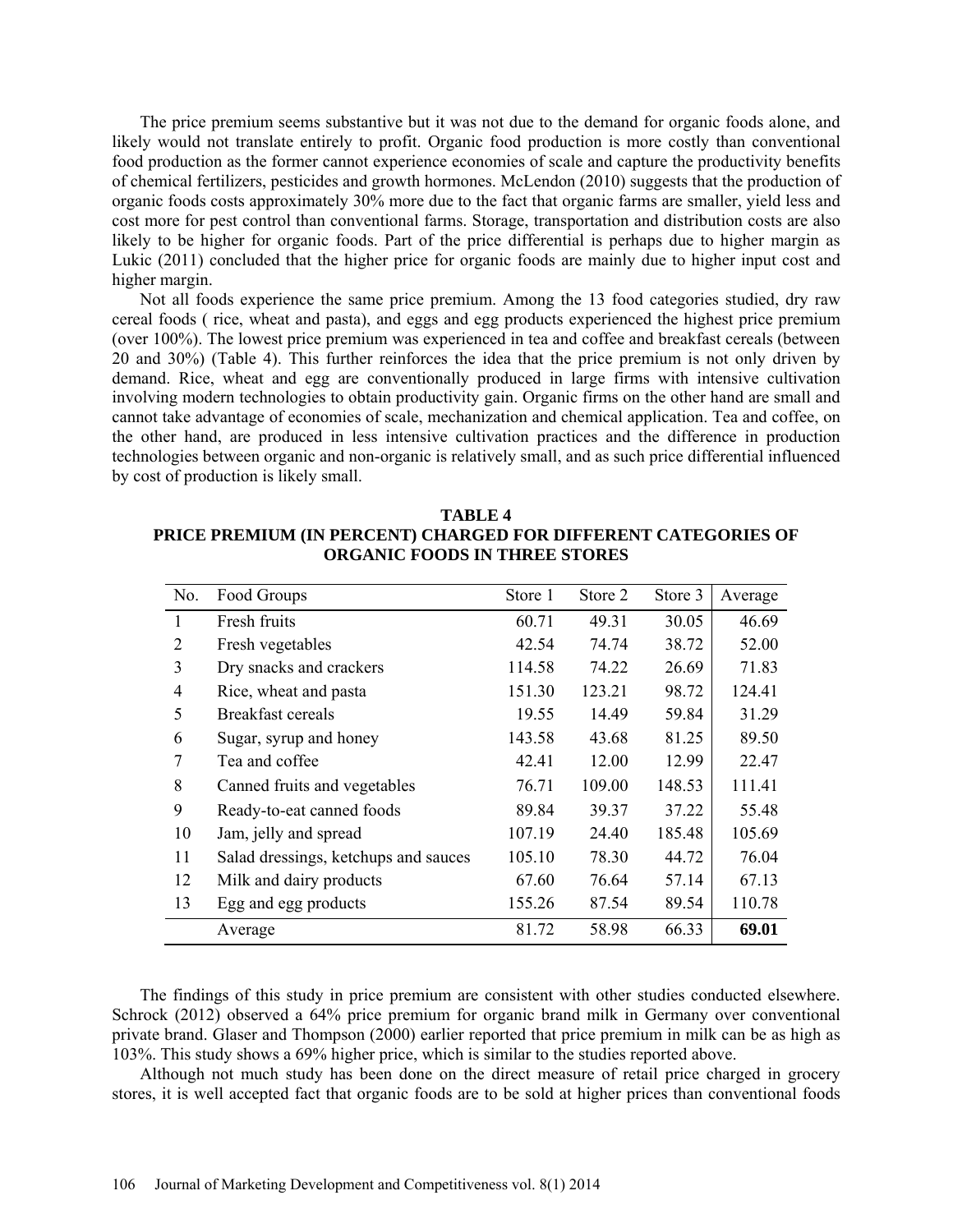due to production cost as well as consumers' WTP for higher prices. Monier et al (2009) conclude that price differentials between organic and conventional foods have minor influence on consumer behavior of buying organic foods. In their study, marginal price decrease did not contribute to price elasticities to explain the large price gap.

People's preference toward organic foods can be measured from their actual buying behavior. Only a small number of respondents (less than 2%) always buy organic foods (Table 1), and a vast majority (over 65%) never buy organic. Meat, dairy products and cereals are the types of foods people more inclined to buy organic. These are not necessarily the products where price differentials are less indicating that price plays relatively minor role in consumers' decision to buy organic, a conclusion that agrees with Monier et al (2009).

The variation of premium prices among different food groups, however, is not the same for all. For example, the premium price for jam, jelly and spread in one store is as less as 24%. For other stores, the price premium is as high as 100% (Table 4). Some other food categories though, the price premium is very close among different stores.

#### **Why Consumers Want to Pay More for Organic Foods**

Why people choose to buy organic foods relative to their conventional counterparts is an age old question. Organic foods are usually sold at a premium price as their production costs are typically higher and economies of scale are usually absent. Many consumers still prefer organic foods despite the premium price they have to pay for organic foods. The general perception is that organic foods are superior over conventional foods. Most people strongly agree that organic foods are healthier, chemical free, environmentally friendly, and better quality (Table 5). Over fifty percent of the respondents have strong preference (ranking organic foods as 8, 9 and 10 for different attributes for organic foods) that organic foods are superior as these are chemical free and safe, and environmentally friendly. Majority also agree that buying organic supports organic industry and small local farmers.

# **TABLE 5 PERCENT RESPONDENTS WITH RELATIVE DEGREE OF PERCEPTION ON DIFFERENT ATTRIBUTES OF ORGANIC FOODS**

|                                     | <b>Strongly Disagree</b> |      |     |     |     | <b>Strongly Agree</b> |      |          |      |      |      |
|-------------------------------------|--------------------------|------|-----|-----|-----|-----------------------|------|----------|------|------|------|
|                                     | <b>NR</b>                |      | 2   | 3   | 4   | 5                     | 6    | 7        | 8    | 9    | 10   |
| Healthier than conventional foods   | 0.3                      | 3.9  | 5.5 | 4.7 | 2.5 | 213                   | 77   | 159      | 17.5 | 72   | 133  |
| Have better nutritional value       | 0 <sub>1</sub>           | 51   | 4.8 | 55  | 39  | 219                   | 87   | 13       | 16.5 | 63   | 13.6 |
| Chemical-free and safe to eat       | 0 <sub>1</sub>           | 27   | 29  | 28  | 24  | 11 1                  | 61   | 139      | 21 1 | 14.0 | 22.9 |
| Tastier than conventional foods     | 11                       | 57   | 53  | 39  | 39  | 25.2                  | 96   | 11 1     | 14 0 | 79   | 12.4 |
| Fresh                               | 0.5                      | 5.6  | 56  | 4.0 | 51  | 26.5                  | 9.5  | 11.6     | 153  | 63   | 10.0 |
| Better quality being not artificial | 0.7                      | 40   | 44  | 33  | 24  | 20.7                  | 8.8  | 159      | 175  | 77   | 14.7 |
| Natural and superior                | 0.3                      | 6.1  | 5.3 | 44  | 41  | 20.3                  | 10.0 | 14 1     | 14.5 | 79   | 129  |
| Are environmentally friendly        | 0 <sup>1</sup>           | 2.9  | 24  | 23  | 2.5 | 10 <sub>1</sub>       | 71   | 15.2     | 22.8 | 13.7 | 20 8 |
| do not pollute environment          | 0.7                      | 32   | 2.8 | 32  | 36  | 157                   | 87   | 13.6     | 204  | 113  | 16.8 |
| Buying organic supports industry    | 0 <sub>3</sub>           | 24   | 1.5 | 17  | 19  | 172                   | 88   | 13<br>-7 | 22.7 | 104  | 19.5 |
| Provide more human touch            | 08                       | 49   | 37  | 33  | 28  | 20.8                  | 73   | 133      | 18.5 | 91   | 153  |
| Have longer shelf life              |                          | 10 0 | 143 | 120 | 8.8 | 28.9                  | 79   | 6.8      | 4.8  | 13   | 3.5  |
| Support local and small farmers     | 13                       | 23   | 1.5 |     | 13  | 10.9                  | 5.1  | 14.1     | 23.6 | 14.1 | 24.0 |

People's preference toward organic foods can be measured from their actual buying behavior. Only a small number of respondents (less than 2%) always buy organic foods (Table 2), and a vast majority (over 65%) never buy organic. Meat, dairy products and cereals are the types of foods people more inclined to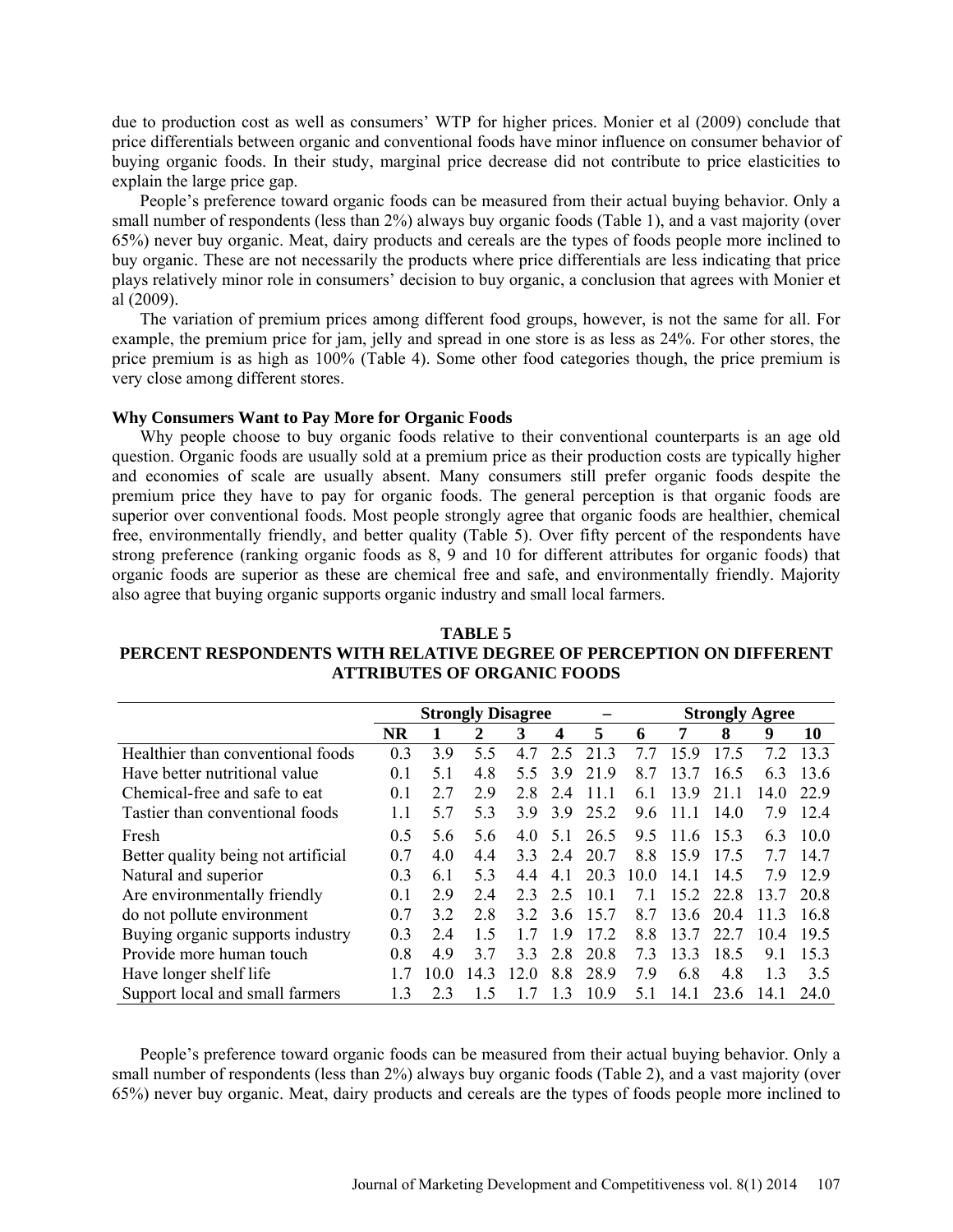buy organic. Although people care less about organic fresh produce, they prefer those to be chemical free. This is an indication that organic food market is still a niche market and has not yet become popular to the general mass. This may also be due to a strong preference toward fresh, rather than organic by majority of consumers.

Consumers identify products as organic by their labels, and in that, confidence in the labelling system plays a vital role in decision making on whether to buy organic or conventional foods. The Canadian Food Inspection Agency (CFIA), the agency responsible for implementing all regulations regarding organic foods, defines organic food as, "*an agricultural product that has been certified as organic. A product can be certified if it is produced using the methods outlined by the Canadian Organic Standards*." Products that make an "organic" claim must be certified by a Certification Body that has been accredited, based upon the recommendation of a CFIA designated Conformity Verification Body. Only products with organic content that is greater than or equal to 95% may be labeled as "Organic" or bear the "Organic" logo. These products must be certified and the name of the Certification Body must appear on the label. Products marketed as organic in interprovincial and international trade, or bearing the organic agricultural product legend must comply with the regulations that came into effect in 2009.

Most people believe that the labels put on organic foods are by and large trustworthy and provide true and sufficient information (Table 6) although a good number of people think that the labels should include original production source of food items and be less technical and easy to read.

| TABLE 6                                                        |
|----------------------------------------------------------------|
| PERCENT RESPONDENTS WITH DEGREE OF PERCEPTION ON THE LABELLING |
| <b>SYSTEM OF ORGANIC FOODS</b>                                 |

| Labeling of organic foods                 | <b>Strongly Disagree</b> |  |                     |   |                         |                                                 |    | <b>Strongly Agree</b> |                             |        |    |
|-------------------------------------------|--------------------------|--|---------------------|---|-------------------------|-------------------------------------------------|----|-----------------------|-----------------------------|--------|----|
|                                           | NR.                      |  | $\overline{2}$      | 3 | $\overline{\mathbf{4}}$ | 5                                               | -6 | 7                     | 8                           |        | 10 |
| Provides true information                 |                          |  |                     |   |                         | 5.2 5.7 5.6 5.5 3.9 19.5 9.6 13.5 19.9          |    |                       |                             | 43     | 75 |
| Is trustworthy                            |                          |  |                     |   |                         | 4.9 4.9 5.2 5.3 4.7 20.8 10.7 14.4 18.8 3.1 7.2 |    |                       |                             |        |    |
| Provides sufficient information           |                          |  |                     |   |                         | 5.6 4.8 5.3 5.9 5.2 22.9 9.2 14.9 15.5          |    |                       |                             | 39 67  |    |
| Should include original production source |                          |  |                     |   | 4.3 0.5 0.5 0.5 0.8     |                                                 |    |                       | 6.7 3.2 11.1 23.9 13.6 34.9 |        |    |
| Should include nutritional content        |                          |  | 4.3 0.5 0.4 0.7 0.4 |   |                         | 5.2                                             |    |                       | 2.9 8.9 22.4 14.5 39.7      |        |    |
| Should be less technical                  |                          |  |                     |   |                         | 4.5 4.7 4.7 4.4 2.9 20.9                        |    |                       | 6.4 10.3 15.6               | 79 177 |    |
| Should be easier to read                  |                          |  |                     |   |                         | 5.3 3.3 1.7 2.5 1.5 21.5                        |    |                       | 4.8 9.9 17.6 10.0 21.9      |        |    |

The price data collected from all three stores for a consecutive seven weeks showed that organic foods are sold at substantial premium price. The amounts of premium prices, however, vary from store to store, from food item to food item, and from time to time. On average, organic foods are priced at 69% higher than conventional foods (Table 3) indicating that consumers buying organic are paying on average 69% more than the conventional foods. This can be considered as a proxy for consumers' revealed willingness to pay or organic foods. It is interesting to note that consumers' stated WTP for organic food is quite different (substantially low) as our study shows that just over 45% of conventional grocery shoppers' maximum stated WTP premium price for organic foods is less than 20%. Maximum willingness to pay for at least 40% was reported by only 4% of respondents. This suggests a substantial gap between the revealed and the stated preference of consumers regarding organic foods.

Are the consumers unknowingly paying higher prices for organic foods? Perhaps that is not the case. It is hard to justify an argument that consumers are not aware of. One possible explanation could be that consumers shopping at conventional grocery stores buy only a few selected organic items, and show relatively less price sensitivity. This hypothesis receives support from the evidence that majority of consumers buy organic from conventional stores buy only a few items or a small proportion (Table 2). Monier et al (2009), while explaining the huge price differential between organic and conventional foods,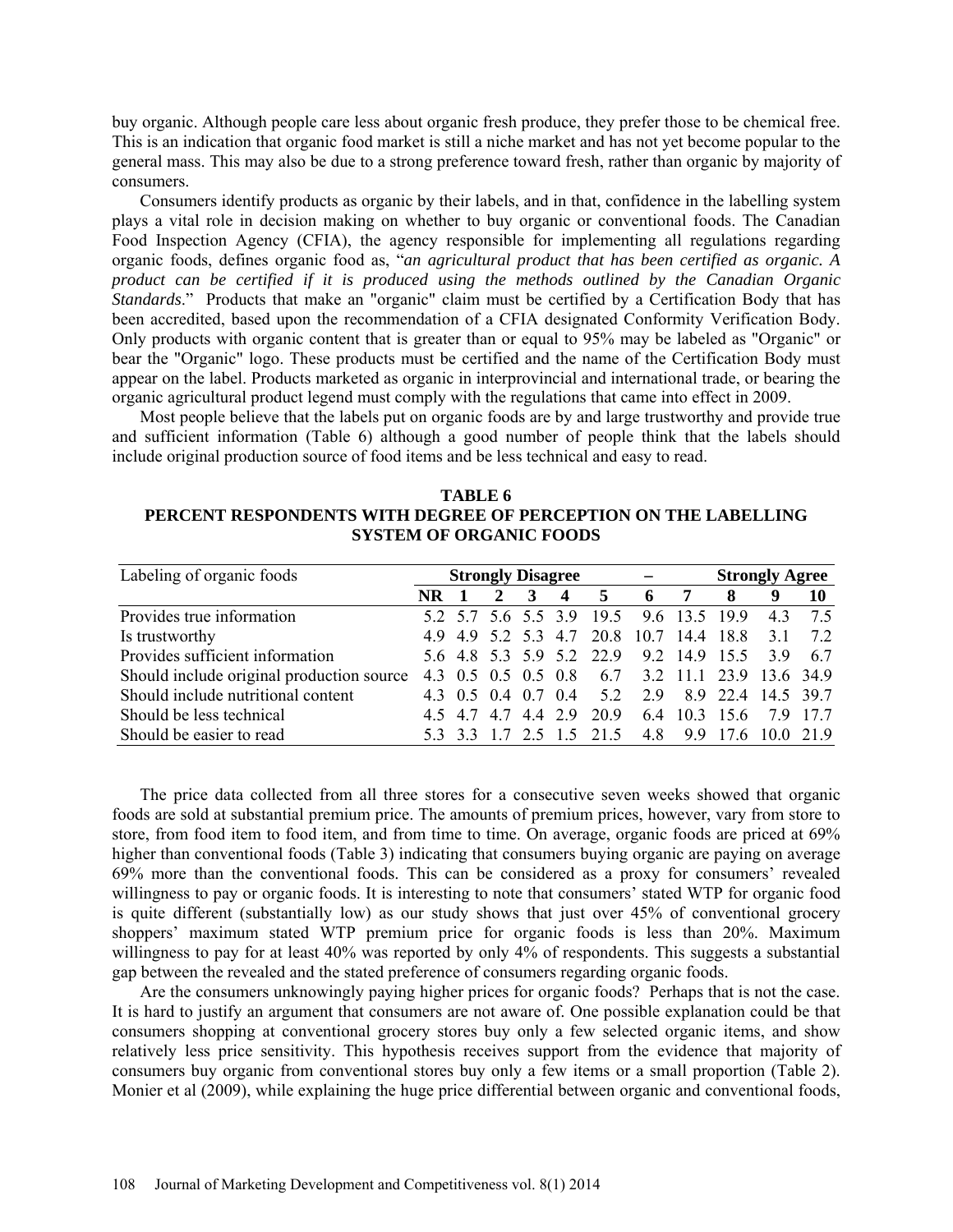suggest that consumers are not price sensitive, and organic market expansion is mainly due to consumers' conviction toward organic.

|             |                | Regression 1  |         | Regression 2              |         |
|-------------|----------------|---------------|---------|---------------------------|---------|
|             |                | All variables |         | Only perception variables |         |
|             | Variable       | Coefficient   | t-ratio | Coefficient               | t-ratio |
| Perception  | <b>PHELT</b>   | 0.52          | 2.02    | 0.59                      | 2.29    |
| variables   | <b>PNUTR</b>   | 0.28          | 1.15    | 0.23                      | 0.94    |
|             | <b>PCHEM</b>   | 0.43          | 1.85    | 0.36                      | 1.54    |
|             | <b>PTASTE</b>  | 0.67          | 3.07    | 0.78                      | 3.66    |
|             | <b>PFRESH</b>  | $-0.36$       | 1.05    | $-0.26$                   | 1.06    |
|             | <b>PQLITY</b>  | 0.59          | 2.15    | 0.60                      | 2.20    |
|             | <b>PSUPER</b>  | $-0.18$       | 0.72    | $-0.22$                   | 0.88    |
|             | <b>PENV</b>    | 0.11          | 0.40    | 0.13                      | 0.47    |
|             | <b>PNPOLL</b>  | $-0.17$       | 0.69    | $-0.16$                   | 0.63    |
|             | <b>PSUPPO</b>  | 0.30          | 1.38    | 0.36                      | 1.68    |
|             | <b>PHUMT</b>   | 0.46          | 2.14    | 0.43                      | 2.01    |
|             | <b>PLSHELF</b> | 0.10          | 0.54    | 0.09                      | 0.51    |
|             | <b>PSLOC</b>   | $-0.06$       | 0.31    | $-0.02$                   | 0.09    |
| Labeling    | <b>LINF</b>    | $-0.31$       | 1.02    |                           |         |
| variables   | <b>LTRUST</b>  | 0.42          | 1.31    |                           |         |
|             | <b>LSUFF</b>   | 0.07          | 0.54    |                           |         |
|             | <b>LORIG</b>   | 0.56          | 2.35    |                           |         |
|             | <b>LNUTR</b>   | $-0.46$       | 1.84    |                           |         |
|             | <b>LNTEC</b>   | $-0.35$       | 1.92    |                           |         |
|             | <b>LEAS</b>    | 0.09          | 0.48    |                           |         |
| Demographic | <b>FREQ</b>    | $-0.26$       | 0.59    |                           |         |
| variables   | <b>FSIZ</b>    | 0.05          | 0.17    |                           |         |
|             | <b>NU18</b>    | 0.04          | 0.12    |                           |         |
|             | <b>EDN</b>     | 0.79          | 2.26    |                           |         |
|             | <b>INC</b>     | 0.07          | 0.07    |                           |         |
|             | <b>AGE</b>     | $-0.02$       | 0.69    |                           |         |
|             | <b>TENIC</b>   | $-0.53$       | 1.79    |                           |         |
|             | Constant       | $-2.14$       | 0.70    | $-3.48$                   | 2.40    |
|             | r-square       | 0.31          |         | 0.29                      |         |

# **TABLE 7 COEFFICIENT ESTIMATES AND THEIR RESPECTIVE T-VALUES OF THE TWO REGRESSION EQUATIONS**

A second hypothesis suggests that only a small portion of consumers (approximately 2%) buys exclusively organic from conventional grocery stores, and they are the ones with high stated WTP. This hypothesis receives support from our study as just over 4% of conventional grocery shoppers showed their WTP for more than 40% premium price for organic foods. Since less than 2% conventional grocery shoppers always buy organic, it is likely that small percentage who states their WTP at least 40% more for organic food. The existing gap between organic and conventional food prices is a real reflection of the choice organic consumers make. The apparent lower stated WTP than the actual price, and the gap between the stated WTP and revealed WTP is due to the fact that nearly absolute majority of conventional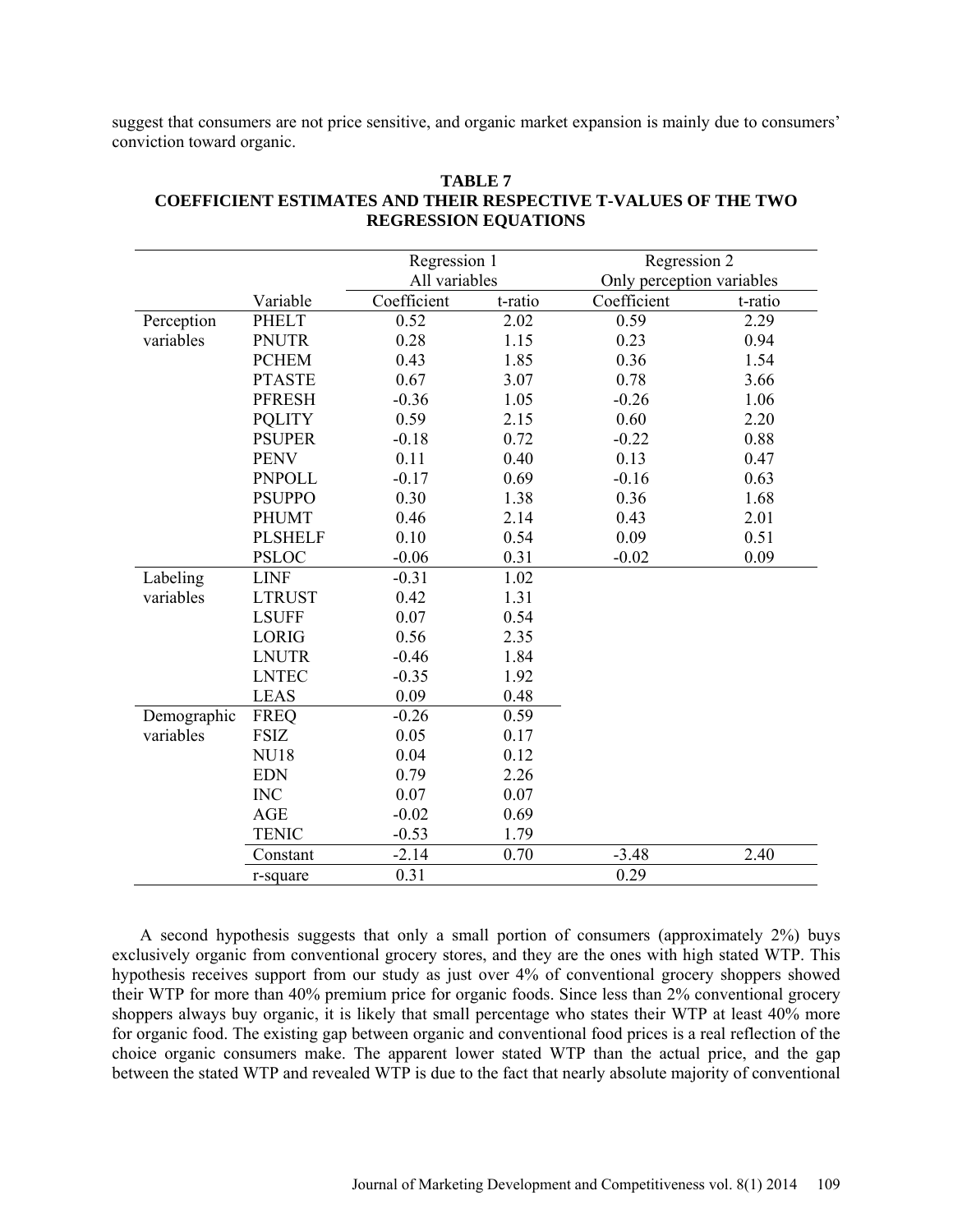grocery shoppers do not buy organic and their WTP for organic is substantially low, which is reflected in the data.

As discussed in previous sections people choose organic foods for their affinity toward different attributes of organic foods. Although how much preferable of what attribute may vary from individual to individual, there is unquestionable agreement on the overall positive influence of these attributes. Since the question of what attribute contributes how much remains, a regression analysis using stated WTP as the dependent variable and the perception of contribution of all attributes as the dependent variable is a useful tool. Information on labeling variables and demographic characteristics of buyers may also have influence. Estimated coefficients and their respective t-values of the two regression equations – one using all variables (Reg 1) and the other using only the perception on attribute variables (Reg 2) are presented in Table 7. The r-square values are 31 and 29 percent indicating that the independent variables have the explanatory power of the dependent variable of 31 and 29 percent, respectively. Although this is not very high, it is not unusual to have such low r-squares from survey data. Nevertheless, it clearly indicates that labeling and demographic variables have little or no influence.

Out of 13 perception variables, all but four contributed positively. Among them, the contribution of PHELT, PTASTE, PQLITY and PHUMT were statistically significant. This clearly indicates that consumers have the willingness to pay more due to the fact they perceive as organic foods are healthier, tastier and higher quality than conventional foods. They also believe that organic foods have more human touch than conventional foods and they value that. The four variables contributed negatively are PFRESH, PSUPER, PNPOLL and PSLOC. But none of their input was significant indicating that the consideration of organic as fresh, superior due to natural, non-polluter, and support local and small farmers play little role on deciding peoples stated WTP. LORIG is the only labeling variable that shows a positive contribution to WTP. This states that consumers care about the origin of the organic food in their decision to pay premium price and they what that to be included in the labeling system. The only demographic variable found to have significant positive contribution is EDN, a result consisted with an earlier study conducted by Dimitri and Oberholtzer (2009) in the US. Variables contributing negatively were not statistically significant.

Organic food market is a niche market and those who buy organic pay a substantially higher premium price. Their actual payment seems considerably higher than their perceived WTP, but those who buy organic on a regular basis their perceived WTP is likely high. The apparent gap between the perceived WTP and actual payment reflected by the market price is mainly due to the involvement of non-organic buyers. Organic buyers, though small in number, likely do not show any gap between the perceived WTP and the actual price they pay as they are well-informed.

Consumers pay higher prices for certain beneficial attributes of organic foods. Common attributes motivating them to pay higher prices are: organic foods are healthier than conventional foods, organic foods are tastier than conventional foods, and organic foods are of better quality than conventional foods. Those who buy organic they also value a human-touch more than machine-made. Because organic production process involves less mechanization, human touch, and as such more cost, consumers buying organic understandably are ready to pay a reward for that.

In addition, education level of the consumers plays a significant positive role. Educated people buy more organic than non-educated. Also, consumers are more likely to buy organic if the organic food label contains origin of the product.

#### **REFERENCES**

- Anders, S. & Moeser, A. (2008). Assessing the demand for value-based organic meats in Canada: a combined retail and household scanner-data approach. International Journal of Consumer Studies 32:457-469.
- Aygen, F. G. (2012). Attitudes and behavior of Turkish consumers with respect to organic foods. International Journal of Business and Social Science 3(18):263-73.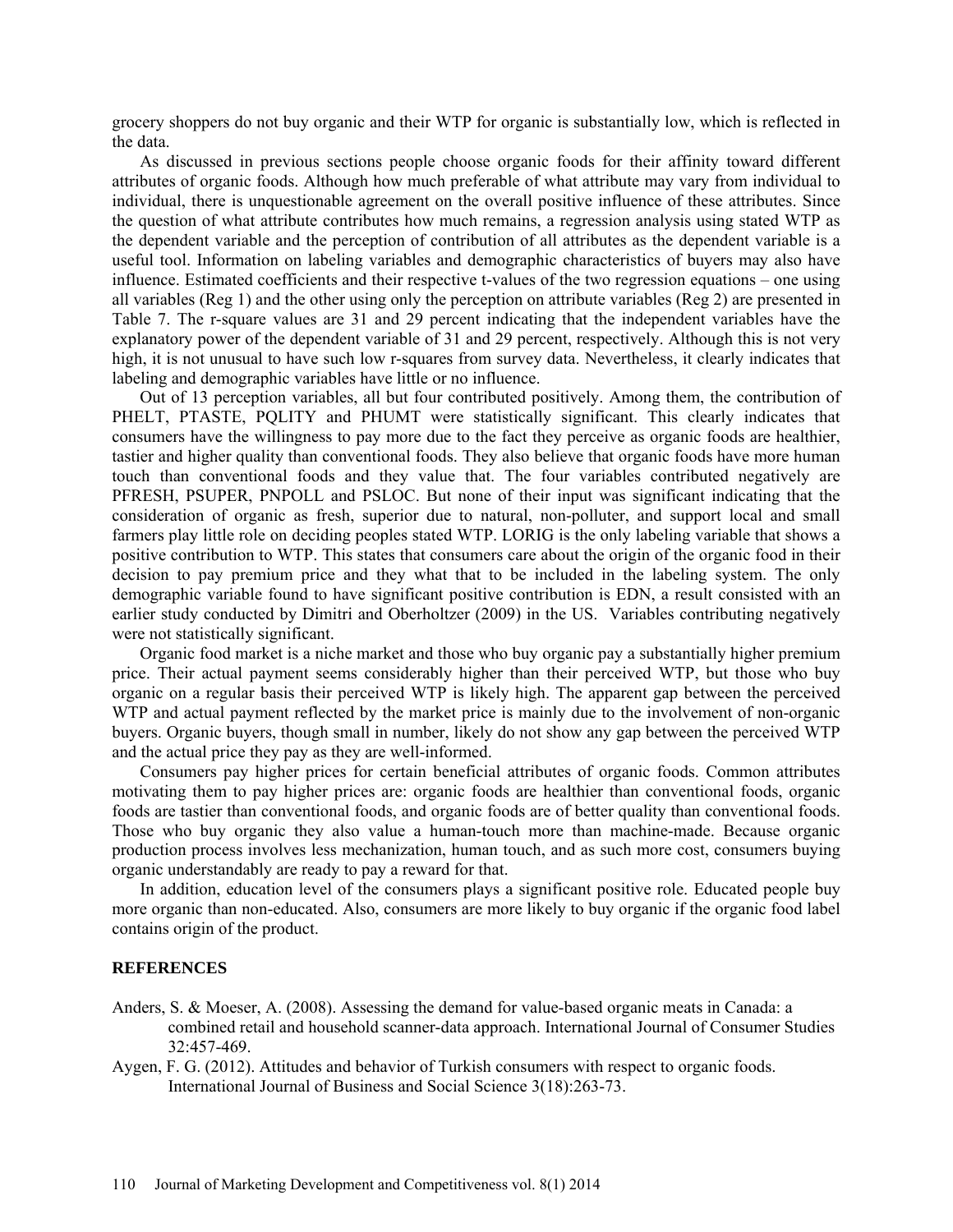- Batte, M. T., Hooker, N. H., Haab, T. C. & Beaverson, J. (2007). Putting their money where their mouths are: consumer willingness to pay for multi-intergradient, processed organic food products. Food Policy 32:145-159.
- Botonaki, A., Polymeros, K., Tsakiridou, E. & Mattas, K. (2006). The role of food quality certification on consumers' food choices. British Food Journal 108:77-90.
- Briz, T. & Ward, R. W. (2009). Consumer awareness of organic products in Spain: An application of multidimensional logit models, Food Policy 34:295-304.
- Canadian Organic Growers. (2010). 2008 Organic Statistics in Canada. April 2010.
- Canavari, M., Nocella, G. & Scarpa, R. (2005). Stated willingness-to-pay for organic fruit and pesticide ban: An evaluation using both web-based and face-to-face interviewing. Journal of Food Products Marketing 11(3):107-134.
- COTA. (2013). Canada's Organic Market: National Highlights, 2013. Canada Organic Trade Association. http://www.ota.com/pics/media\_photos.171.img\_filename.pdf
- Cranfield, J., Deaton, B. J. & Shellikeri, S. (2009). Evaluating consumer preferences for organic food production standards, Canadian Journal of Agricultural Economics 57:99-117.
- Dimitri, C. (2011). Use of local markets by organic producers. American Journal of Agricultural Economics 94(2):301-306.
- Dimitri, C. & Oberholtzer, L. (2009). Marketing U.S. Organic Foods: Recent trends from farms to consumers. USDA-ERS Economic Information Bulletin, September 2009. 27 pages.
- Glaser, L. W. & Thompson, G. D. (2000). Demand for organic and conventional beverage milk. Paper presented in the Western Agricultural Economics Association Annual Meetings, Vancouver, British Columbia.
- Gracia, A. & Magistris, T. (2008). The demand for organic foods in the Sough of Italy: A discrete choice model. Food Policy 33:386-396.
- Hartman Group. (2002). Hartman Organic Research Review: A compilation of national organic research conducted by the Hartman Group. Bellevue, WA.
- Hsieh, Ming-Feng, Mitchell, P. D. & Stiegert, K. W. (2009). Potato demand in increasingly organic marketplace, Agribusiness, 25(3): 369-94.
- Hughner, R. S., McDonagh, P., Prothero, A., Shultz II, C. J. & Stanton, J. (2007). Who are organic food consumers? A compilation and review of why people purchase organic food. Journal of Consumer Behaviour 6:94-110.
- Kihlberg, I. & Risvik, E. (2007). Consumers of organic foods value segments and liking of bread. Food Quality and Preference 18:471-481.
- Kresic, G. & Sucic, M. (2010). Organic food in Croatia: Production principles and outlook, Tourism and Hospitality Management 16:63-74.
- Krystallis, A., Vassallo, M., Chryssohoidis, G. & Perrea, T. (2008). Societal and individualistic drivers as predictors of organic purchasing revealed through a portrait value questionnaire (PVQ)-based inventory. Journal of Consumer Behaviour 7:164-187.
- Lockie, S. (2006). Capturing the sustainability agenda: Organic foods and media discourses on food scares, environment, genetic engineering, and health, Agriculture and Human Values 23:313-23.
- Lukic, R. (2011). Estimates of economic performance of organic food retail trade. Ekonomska istrazivanja 24(3):157-169.
- Mackinnon, S. (2013). The BC Organic Market: Growth, trends and opportunities, 2013. Canada Organic Trade Association, April 2013. 36 pages.
- McLendon, R. (2010). Is organic food worth the cost? Mother Nature Network, http://www.mnn.com/earth-matters/translating-uncle-sam/stories/is-organic-food-worth-the-cost-0
- Monier, S., D. Hassan, V. Nichele, and M. Simioni. 2009. Organic food consumption patterns, Journal of Agricultural and Food Industrial Organization 7(2):1-23.
- Oberholtzer, L., Greene, C. & Lopez, E. (2005). Price Premiums Hold on as U.S. Organic Produce Market Expands. USDA-Outlook Report from the Economic Research Service, May 2005. 22 pages.